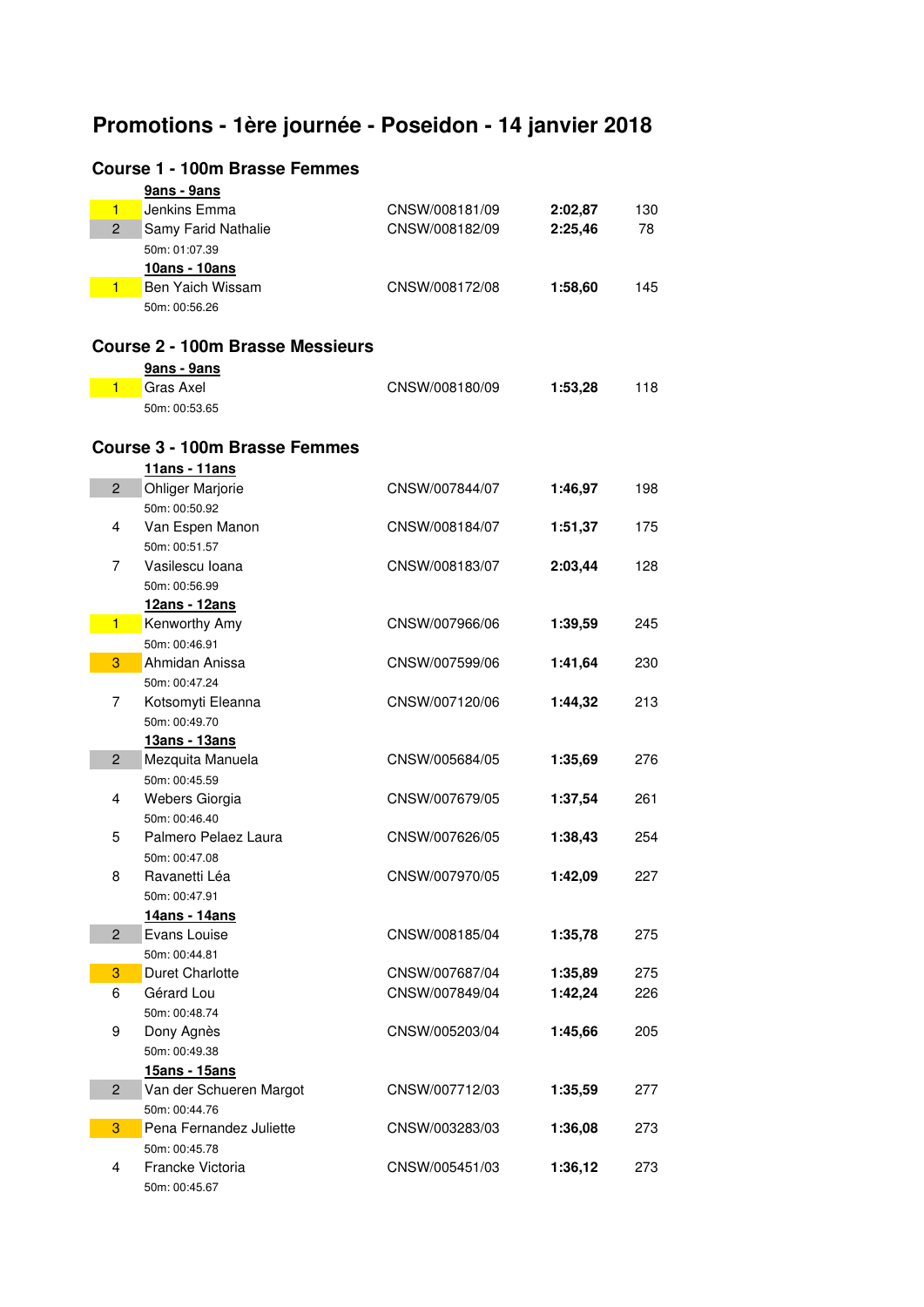| 6              | Vanhalle Ethel                   | CNSW/007013/03 | 1:49,94         | 182 |
|----------------|----------------------------------|----------------|-----------------|-----|
|                | 50m: 00:50.93                    |                |                 |     |
|                | 16ans - 16ans                    |                |                 |     |
| $\blacksquare$ | Ravanetti Zoé                    | CNSW/007971/02 | 1:32,40         | 307 |
|                | 50m: 00:44.24                    |                |                 |     |
| $\overline{2}$ | Porton Olivia                    | CNSW/001660/02 | 1:32,78         | 303 |
|                | 50m: 00:43.74                    |                |                 |     |
| 3              | <b>Ricketts Clara</b>            | CNSW/004262/02 | 1:37.39         | 262 |
|                | 50m: 00:46.07                    |                |                 |     |
|                | Darville Klara                   | CNSW/005966/02 | Forfait déclaré |     |
|                |                                  |                |                 |     |
|                | Course 4 - 100m Brasse Messieurs |                |                 |     |
|                | <u> 11ans - 11ans</u>            |                |                 |     |
| 3              | Moriau Pierrick                  | CNSW/008173/07 | 1:53,73         | 116 |
|                | 50m: 00:52.56                    |                |                 |     |
|                | 13ans - 13ans                    |                |                 |     |
| $\overline{2}$ | Vandenhoven Joachim              | CNSW/007666/05 | 1:31,76         | 222 |
|                | 50m: 00:43.95                    |                |                 |     |
|                | <u> 14ans - 14ans</u>            |                |                 |     |
|                | Kyriakides Niels                 | CNSW/007831/04 | 1:25,33         | 276 |
|                | 50m: 00:40.35                    |                |                 |     |
|                |                                  |                |                 |     |

|                | Tians - Tians           |                |         |     |
|----------------|-------------------------|----------------|---------|-----|
| 3              | Moriau Pierrick         | CNSW/008173/07 | 1:53,73 | 116 |
|                | 50m: 00:52.56           |                |         |     |
|                | 13ans - 13ans           |                |         |     |
| $\overline{2}$ | Vandenhoven Joachim     | CNSW/007666/05 | 1:31.76 | 222 |
|                | 50m: 00:43.95           |                |         |     |
|                | 14ans - 14ans           |                |         |     |
| 1              | <b>Kyriakides Niels</b> | CNSW/007831/04 | 1:25,33 | 276 |
|                | 50m: 00:40.35           |                |         |     |
| 3              | Alikai Enthony          | CNSW/006381/04 | 1:32,28 | 218 |
|                | 50m: 00:43.23           |                |         |     |
| 4              | Darville Inaki          | CNSW/007786/04 | 1:42,83 | 158 |
|                | 50m: 00:48.45           |                |         |     |
|                | 15ans - 15ans           |                |         |     |
| 1              | Mancini Matteo          | CNSW/005409/03 | 1:25,06 | 279 |
|                | 50m: 00:40.36           |                |         |     |

#### **Course 5 - 50m Nage Libre Femmes**

|                | 11ans - 11ans                |                |                 |     |
|----------------|------------------------------|----------------|-----------------|-----|
| $\overline{2}$ | Van Espen Manon              | CNSW/008184/07 | 0:38,94         | 212 |
| 4              | Vasilescu Ioana              | CNSW/008183/07 | 0:45,40         | 134 |
|                | 13ans - 13ans                |                |                 |     |
| $\blacksquare$ | Mezquita Manuela             | CNSW/005684/05 | 0:35,50         | 280 |
|                | <u> 14ans - 14ans</u>        |                |                 |     |
| 3              | Evans Louise                 | CNSW/008185/04 | 0:35,28         | 285 |
|                | 15ans - 15ans                |                |                 |     |
| $\blacksquare$ | Larose Eva                   | CNSW/006349/03 | 0:31,35         | 407 |
| $\overline{2}$ | Pena Fernandez Juliette      | CNSW/003283/03 | 0:32,00         | 383 |
| 3              | Van der Schueren Margot      | CNSW/007712/03 | 0:33,90         | 322 |
| 4              | Webers Giulia                | CNSW/007681/03 | 0:34.66         | 301 |
| 5              | Francke Victoria             | CNSW/005451/03 | 0:35,39         | 283 |
| 7              | <b>Vanhalle Ethel</b>        | CNSW/007013/03 | 0:38.25         | 224 |
|                | 16ans - 16ans                |                |                 |     |
| $\blacksquare$ | <b>Bracke Rose-Charlotte</b> | CNSW/005809/02 | 0:30,91         | 425 |
| $\overline{2}$ | Sykes Loïs                   | CNSW/007627/02 | 0:31,11         | 416 |
| 3              | Painvin Carolina             | CNSW/005981/02 | 0:31,71         | 393 |
| 4              | Porton Olivia                | CNSW/001660/02 | 0:31,91         | 386 |
| 5              | Cayman Julie                 | CNSW/005976/02 | 0:33.43         | 335 |
| 6              | <b>Ricketts Clara</b>        | CNSW/004262/02 | 0:34.69         | 300 |
|                | Darville Klara               | CNSW/005966/02 | Forfait déclaré |     |

## **Course 6 - 50m Nage Libre Messieurs 12ans - 12ans**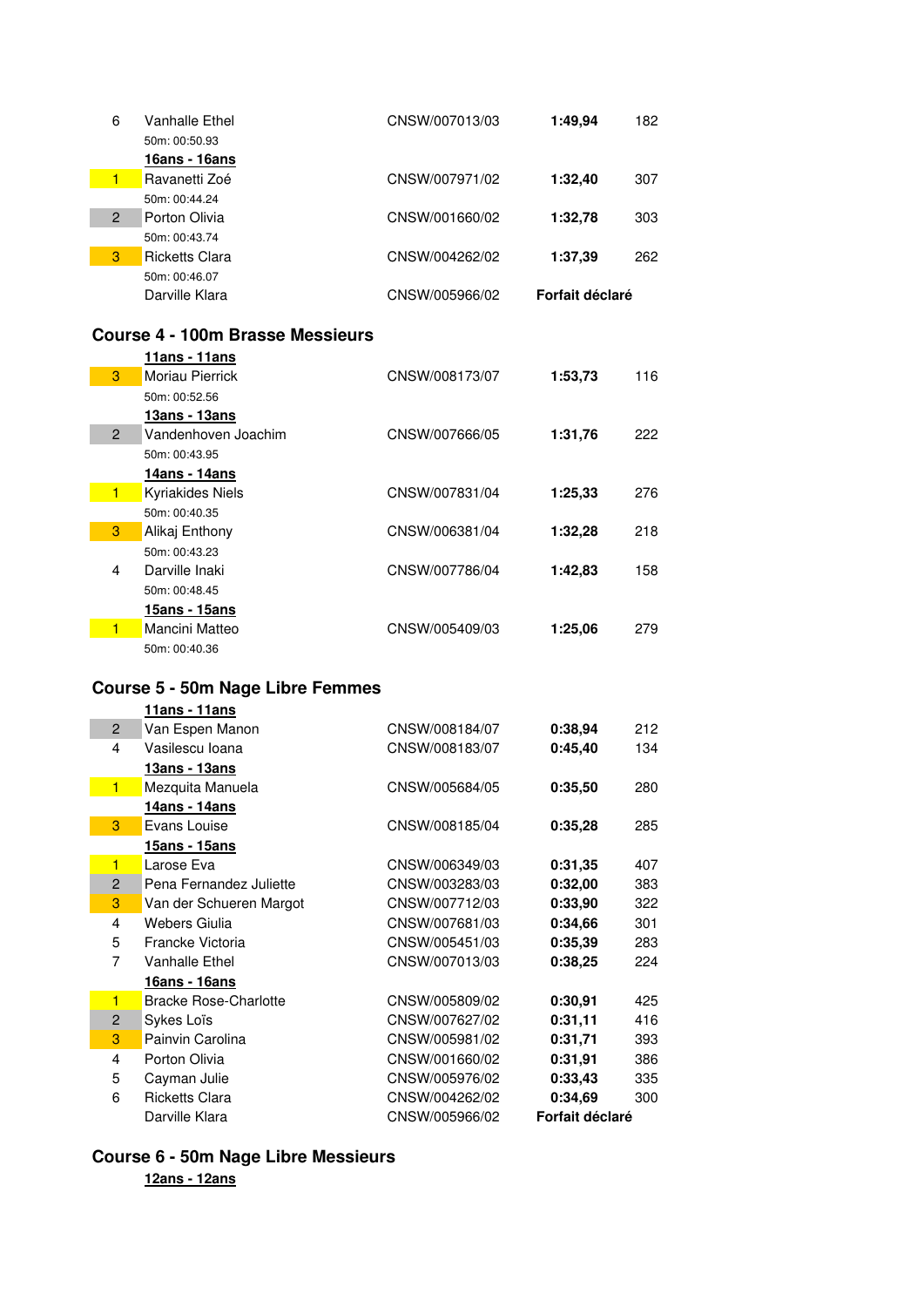| $\blacksquare$          | <b>Gras Alex</b>                     | CNSW/005969/06                   | 0:39,93 | 130 |
|-------------------------|--------------------------------------|----------------------------------|---------|-----|
|                         | 13ans - 13ans                        |                                  |         |     |
| $\overline{2}$          | Ricketts John                        | CNSW/007942/05                   | 0:37,00 | 164 |
|                         | 14ans - 14ans                        |                                  |         |     |
| $\overline{2}$          | Painvin Nicolas                      | CNSW/007603/04                   | 0:32,70 | 237 |
| 3                       | Alikaj Enthony                       | CNSW/006381/04                   | 0:32,85 | 234 |
| 4                       | Darville Inaki                       | CNSW/007786/04                   | 0:36,13 | 176 |
|                         | 15ans - 15ans                        |                                  |         |     |
| $\blacksquare$          | Somogyi Peter                        | CNSW/005810/03                   | 0:28,31 | 366 |
| 3                       | <b>Duthoit Quentin</b>               | CNSW/006362/03                   | 0:29,00 | 340 |
| 6                       | Mancini Matteo                       | CNSW/005409/03                   | 0:30,91 | 281 |
| 7                       | Fobe Romain                          | CNSW/006227/03                   | 0:31,25 | 272 |
|                         | 16ans - 16ans                        |                                  |         |     |
| $\overline{4}$          | Welters Sébastien                    | CNSW/004274/02                   | 0:31,03 | 278 |
|                         | 17ans - 18ans                        |                                  |         |     |
| $\overline{2}$          | Alikaj Reï                           | CNSW/004272/00                   | 0:27,97 | 380 |
|                         |                                      |                                  |         |     |
|                         | <b>Course 7 - 100m Dos Femmes</b>    |                                  |         |     |
|                         | 9ans - 9ans                          |                                  |         |     |
| $\blacksquare$          | Jenkins Emma                         | CNSW/008181/09                   | 1:52,51 | 117 |
| $\overline{2}$          | Samy Farid Nathalie                  | CNSW/008182/09                   | 1:54,56 | 110 |
|                         | 10ans - 10ans                        |                                  |         |     |
| $\blacksquare$          | Ben Yaich Wissam                     | CNSW/008172/08                   | 1:48,78 | 129 |
|                         |                                      |                                  |         |     |
|                         | <b>Course 8 - 100m Dos Messieurs</b> |                                  |         |     |
|                         | 9ans - 9ans                          |                                  |         |     |
| 1                       | Gras Axel                            | CNSW/008180/09                   | 1:57,50 | 72  |
|                         | 10ans - 10ans                        |                                  |         |     |
| 1                       | Haggard Bruno                        | CNSW/007601/08                   | 1:24,77 | 192 |
|                         | <b>Course 9 - 100m Dos Femmes</b>    |                                  |         |     |
|                         |                                      |                                  |         |     |
|                         | 11ans - 11ans                        |                                  |         |     |
| 1                       | <b>Ohliger Marjorie</b>              | CNSW/007844/07                   | 1:35,37 | 192 |
|                         | 12ans - 12ans                        |                                  |         |     |
| $\blacksquare$          | Kotsomyti Eleanna                    | CNSW/007120/06                   | 1:23,13 | 290 |
| $\overline{\mathbf{c}}$ | Ahmidan Anissa                       | CNSW/007599/06<br>CNSW/007966/06 | 1:31,54 | 217 |
| 3                       | Kenworthy Amy<br>13ans - 13ans       |                                  | 1:33,79 | 201 |
| $\overline{c}$          | Ravanetti Léa                        | CNSW/007970/05                   | 1:28,69 | 238 |
| 5                       | Webers Giorgia                       | CNSW/007679/05                   | 1:32,23 | 212 |
| 6                       | Palmero Pelaez Laura                 | CNSW/007626/05                   | 1:32,79 | 208 |
|                         | 14ans - 14ans                        |                                  |         |     |
| $\overline{c}$          | Evans Louise                         | CNSW/008185/04                   | 1:23,52 | 286 |
| 3                       | Gérard Lou                           | CNSW/007849/04                   | 1:25,87 | 263 |
| 4                       | <b>Duret Charlotte</b>               | CNSW/007687/04                   | 1:34,27 | 198 |
|                         | 15ans - 15ans                        |                                  |         |     |
| $\overline{c}$          | <b>Webers Giulia</b>                 | CNSW/007681/03                   | 1:23,54 | 285 |
| 3                       | Larose Eva                           | CNSW/006349/03                   | 1:26,05 | 261 |
|                         | 16ans - 16ans                        |                                  |         |     |
| $\blacksquare$          | Painvin Carolina                     | CNSW/005981/02                   | 1:23,65 | 284 |
| $\overline{c}$          | Ravanetti Zoé                        | CNSW/007971/02                   | 1:24,79 | 273 |
| 3                       | Sykes Loïs                           | CNSW/007627/02                   | 1:27,87 | 245 |
|                         | Cayman Julie                         | CNSW/005976/02                   | Disq.   |     |
|                         |                                      |                                  |         |     |

## **Course 10 - 100m Dos Messieurs**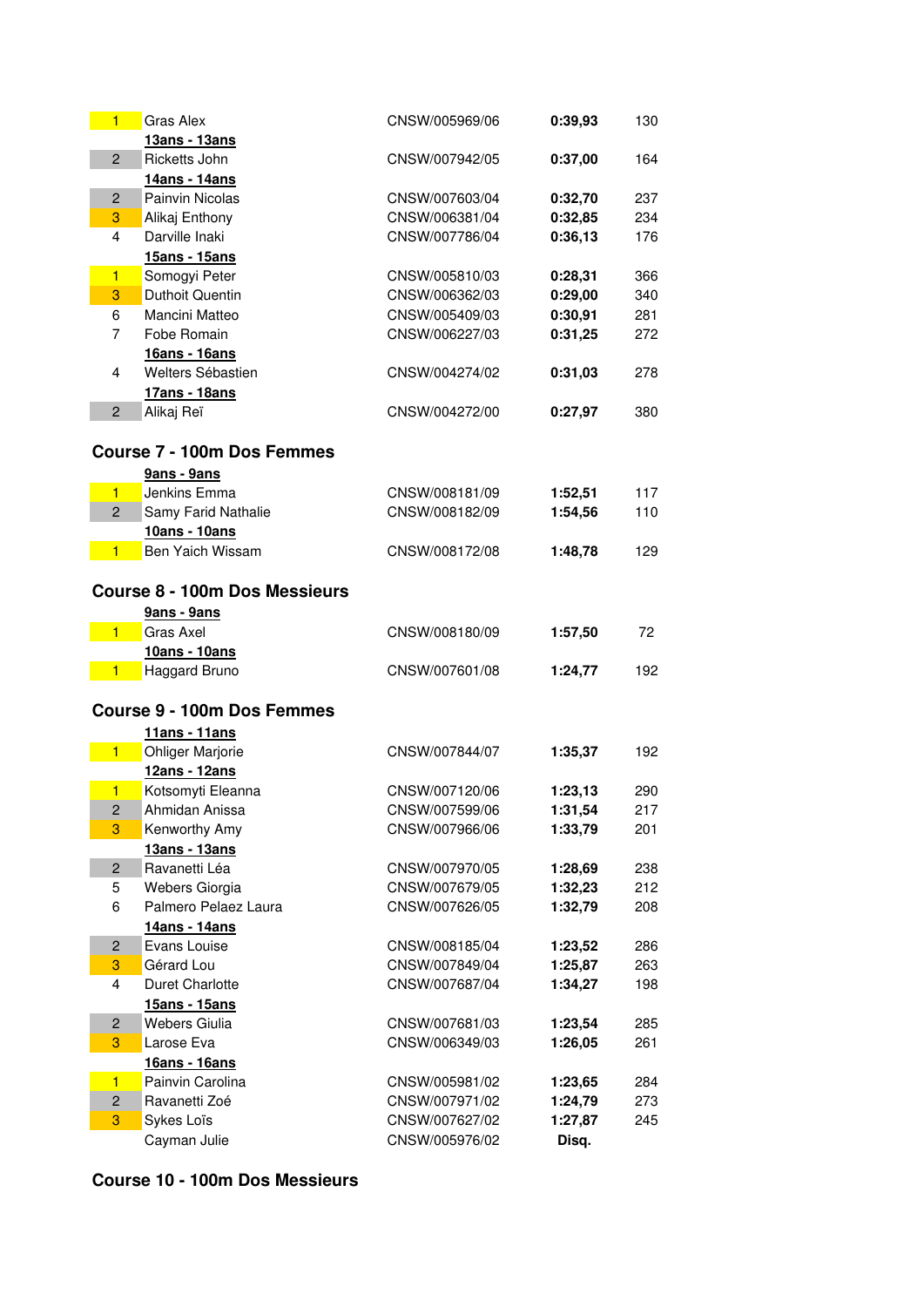|                     | 11ans - 11ans                         |                |                 |     |
|---------------------|---------------------------------------|----------------|-----------------|-----|
| $\overline{2}$      | Moriau Pierrick                       | CNSW/008173/07 | 1:44,20         | 103 |
|                     | 12ans - 12ans                         |                |                 |     |
| 4                   | Gras Alex                             | CNSW/005969/06 | 1:41,48         | 112 |
|                     | Van Bellegem Simon                    | CNSW/007001/06 | Forfait déclaré |     |
|                     | 13ans - 13ans                         |                |                 |     |
| $\overline{c}$      | Vandenhoven Joachim                   | CNSW/007666/05 | 1:28,49         | 168 |
| 3                   | Ricketts John                         | CNSW/007942/05 | 1:33,67         | 142 |
|                     | 14ans - 14ans                         |                |                 |     |
| $\blacksquare$      | Kyriakides Niels                      | CNSW/007831/04 | 1:19,46         | 233 |
| $\overline{2}$      | Painvin Nicolas                       | CNSW/007603/04 | 1:25,59         | 186 |
| $\overline{4}$<br>5 | Alikaj Enthony                        | CNSW/006381/04 | 1:30,86         | 156 |
|                     | Darville Inaki<br>15ans - 15ans       | CNSW/007786/04 | 1:32,55         | 147 |
| $\blacksquare$      | Somogyi Peter                         | CNSW/005810/03 | 1:16,25         | 264 |
| $\overline{2}$      | Fobe Romain                           | CNSW/006227/03 | 1:17,25         | 253 |
|                     | 17ans - 18ans                         |                |                 |     |
| 3                   | Alikaj Reï                            | CNSW/004272/00 | 1:22,78         | 206 |
|                     |                                       |                |                 |     |
|                     | Course 12 - 200m 4 Nages Messieurs    |                |                 |     |
|                     | 10ans - 10ans                         |                |                 |     |
| $\blacksquare$      | <b>Haggard Bruno</b>                  | CNSW/007601/08 | 2:58,97         | 229 |
|                     | 50m: 00:38.08                         |                |                 |     |
|                     |                                       |                |                 |     |
|                     | Course 13 - 200m 4 Nages Femmes       |                |                 |     |
|                     | 11ans - 11ans                         |                |                 |     |
| $\overline{2}$      | <b>Ohliger Marjorie</b>               | CNSW/007844/07 | 3:33,97         | 184 |
|                     | 50m: 00:54.75                         |                |                 |     |
|                     | 12ans - 12ans                         |                |                 |     |
| $\blacksquare$      | Kotsomyti Eleanna                     | CNSW/007120/06 | 3:06,74         | 277 |
|                     | 50m: 00:39.70                         |                |                 |     |
| $\overline{2}$      | Kenworthy Amy                         | CNSW/007966/06 | 3:13,41         | 250 |
|                     | 50m: 00:46.56                         |                |                 |     |
| 3                   | Ahmidan Anissa                        | CNSW/007599/06 | 3:28,91         | 198 |
|                     | 50m: 00:52.14                         |                |                 |     |
|                     | 13ans - 13ans                         |                |                 |     |
| $\overline{c}$      | Mezquita Manuela                      | CNSW/005684/05 | 3:09,52         | 265 |
|                     | 50m: 00:43.15                         |                |                 |     |
| 4                   | Webers Giorgia                        | CNSW/007679/05 | 3:09,76         | 264 |
|                     | 50m: 00:41.81                         |                |                 |     |
| 5                   | Palmero Pelaez Laura<br>50m: 00:45.41 | CNSW/007626/05 | 3:12,16         | 255 |
| 6                   | Ravanetti Léa                         | CNSW/007970/05 | 3:22,49         | 217 |
|                     | 50m: 00:47.67                         |                |                 |     |
|                     | 14ans - 14ans                         |                |                 |     |
| $\overline{2}$      | Gérard Lou                            | CNSW/007849/04 | 3:06,19         | 280 |
|                     | 50m: 00:42.90                         |                |                 |     |
| 3                   | Dony Agnès                            | CNSW/005203/04 | 3:09,56         | 265 |
|                     | 50m: 00:40.88                         |                |                 |     |
| 7                   | <b>Duret Charlotte</b>                | CNSW/007687/04 | 3:15,11         | 243 |
|                     | 50m: 00:47.66                         |                |                 |     |
|                     | 15ans - 15ans                         |                |                 |     |
| $\blacksquare$      | Pena Fernandez Juliette               | CNSW/003283/03 | 3:00,58         | 307 |
|                     | 50m: 00:41.99                         |                |                 |     |
| $\overline{2}$      | Webers Giulia                         | CNSW/007681/03 | 3:02,38         | 298 |
|                     |                                       |                |                 |     |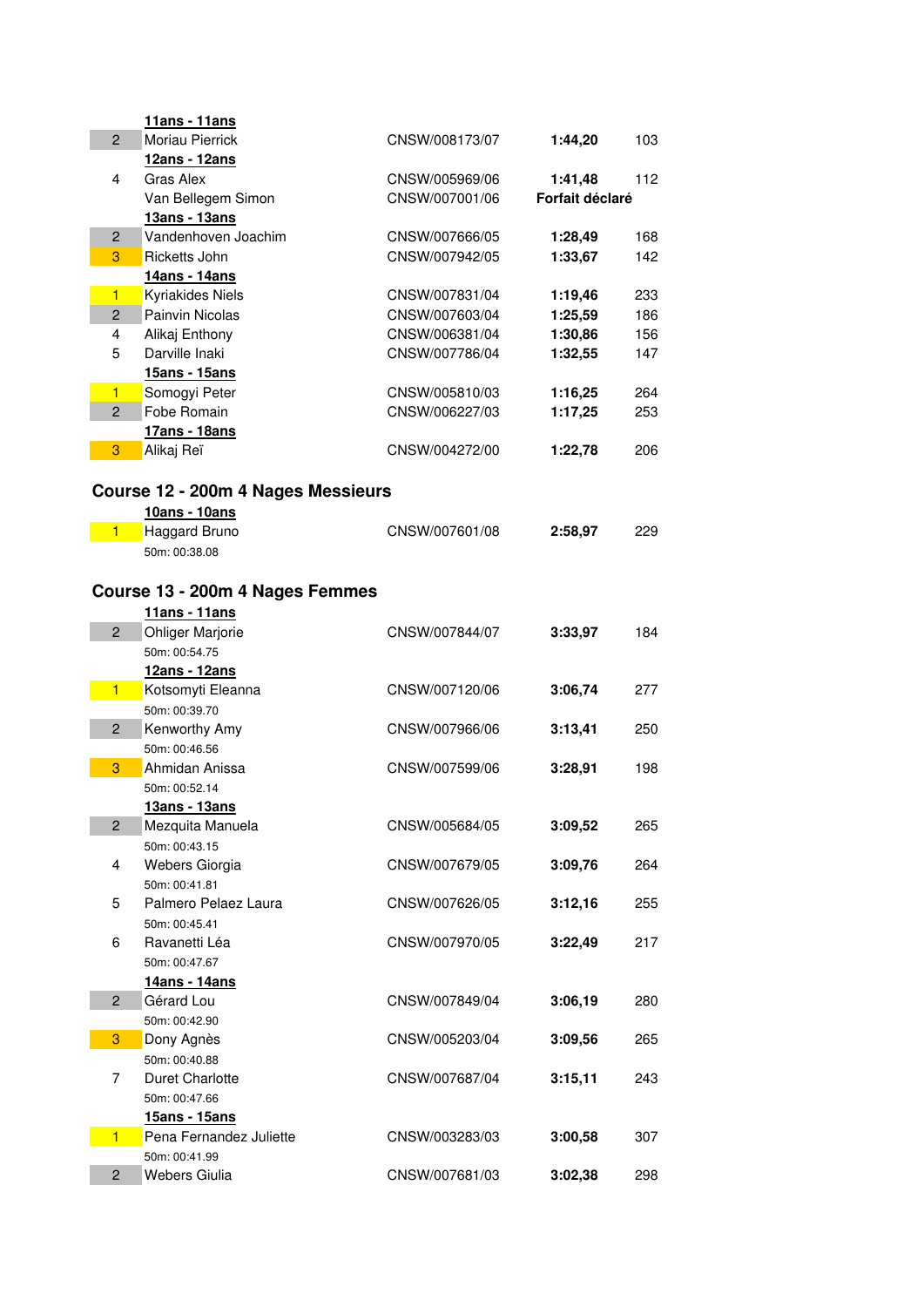|                | 50m: 00:40.55         |                |                 |     |
|----------------|-----------------------|----------------|-----------------|-----|
| 3              | Francke Victoria      | CNSW/005451/03 | 3:07,31         | 275 |
|                | 50m: 00:42.46         |                |                 |     |
| 4              | Vanhalle Ethel        | CNSW/007013/03 | 3:25.49         | 208 |
|                | 50m: 00:44.32         |                |                 |     |
|                | <u> 16ans - 16ans</u> |                |                 |     |
| 1              | Bracke Rose-Charlotte | CNSW/005809/02 | 2:55,19         | 336 |
|                | 50m: 00:38.18         |                |                 |     |
| $\overline{2}$ | Ravanetti Zoé         | CNSW/007971/02 | 2:58.69         | 317 |
|                | 50m: 00:38.08         |                |                 |     |
|                | Sykes Loïs            | CNSW/007627/02 | <b>Forfait</b>  |     |
|                | Darville Klara        | CNSW/005966/02 | Forfait déclaré |     |

#### **Course 14 - 200m 4 Nages Messieurs**

|                | <u> 12ans - 12ans</u> |                |                 |     |
|----------------|-----------------------|----------------|-----------------|-----|
|                | Sallai Attila Hunor   | CNSW/007609/06 | Disq.           |     |
|                | Van Bellegem Simon    | CNSW/007001/06 | Forfait déclaré |     |
|                | <u> 13ans - 13ans</u> |                |                 |     |
| $\blacksquare$ | Vandenhoven Joachim   | CNSW/007666/05 | 2:58,75         | 230 |
|                | 50m: 00:41.64         |                |                 |     |
| $\overline{2}$ | Ricketts John         | CNSW/007942/05 | 3:24,66         | 153 |
|                | 50m: 00:52.23         |                |                 |     |
|                | 14ans - 14ans         |                |                 |     |
| $\blacksquare$ | Kyriakides Niels      | CNSW/007831/04 | 3:00,57         | 223 |
|                | 50m: 00:44.25         |                |                 |     |
|                | 15ans - 15ans         |                |                 |     |
| $\overline{2}$ | Somogyi Peter         | CNSW/005810/03 | 2:46,37         | 286 |
|                | 50m: 00:37.11         |                |                 |     |
| 4              | Duthoit Quentin       | CNSW/006362/03 | 2:47,69         | 279 |
|                | 50m: 00:36.38         |                |                 |     |
| 5              | Fobe Romain           | CNSW/006227/03 | 2:49,75         | 269 |
|                | 50m: 00:37.72         |                |                 |     |
| 6              | Mancini Matteo        | CNSW/005409/03 | 2:59.29         | 228 |
|                | 50m: 00:38.81         |                |                 |     |
|                | <u> 16ans - 16ans</u> |                |                 |     |
| 4              | Welters Sébastien     | CNSW/004274/02 | 2:55,93         | 241 |
|                | 50m: 00:34.70         |                |                 |     |

### **Course 15 - 50m Papillon Femmes**

|                | 14ans - 14ans                |                |         |     |
|----------------|------------------------------|----------------|---------|-----|
| 3              | Dony Agnès                   | CNSW/005203/04 | 0:40,57 | 217 |
|                | 15ans - 15ans                |                |         |     |
| 1              | Larose Eva                   | CNSW/006349/03 | 0:36,28 | 303 |
| $\overline{2}$ | Van der Schueren Margot      | CNSW/007712/03 | 0:39.16 | 241 |
|                | 16ans - 16ans                |                |         |     |
| 1              | Painvin Carolina             | CNSW/005981/02 | 0:34.38 | 356 |
| $\overline{2}$ | Porton Olivia                | CNSW/001660/02 | 0:34.65 | 348 |
| 3              | <b>Bracke Rose-Charlotte</b> | CNSW/005809/02 | 0:34.99 | 338 |
| 4              | <b>Ricketts Clara</b>        | CNSW/004262/02 | 0:39.52 | 234 |
| 5              | Cayman Julie                 | CNSW/005976/02 | 0:40,39 | 219 |
|                |                              |                |         |     |

## **Course 16 - 50m Papillon Messieurs**

| 12ans - 12ans       |                |         |     |
|---------------------|----------------|---------|-----|
| Sallai Attila Hunor | CNSW/007609/06 | 0:42.18 | 138 |
| <b>Gras Alex</b>    | CNSW/005969/06 | 0:52.77 | 70  |